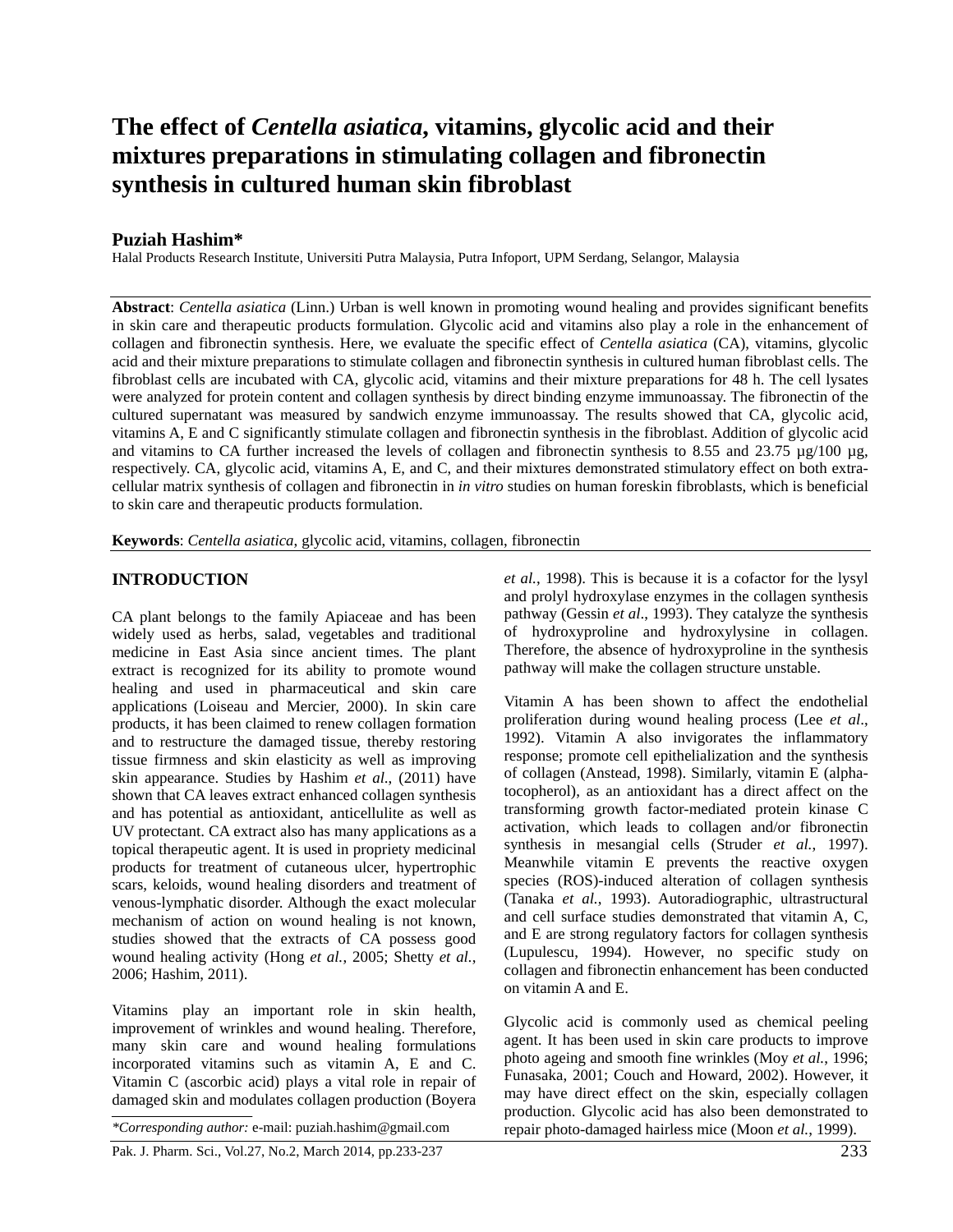The fibroblast is a critical component of granulation tissue and is responsible for the production of collagen, elastin, fibronectin, glycosaminoglycans and proteases. Therefore, the synthesis of collagen and fibronectin is very important in the proliferation phase and in the wound healing process (Romo *et al*., 2008).

Therefore, the aim of the study is to evaluate the specific effect of CA, vitamins, glycolic acid and their mixtures preparations in enhancing collagen and fibronectin synthesis. The biochemical basis of these treatments on connective tissue metabolism will be determined using cultured fibroblast cells incubated for 48 h.

### **MATERIALS AND METHODS**

### *Materials*

CA extract was obtained from MMP Inc. (South Plainfield, NJ). Vitamin A, C and E, horseradish peroxidase enzyme substrates, ABTS (2,2'-azino-bis(3 ethylbenzthiazoline-6-sulfonic acid) diammonium salt, hydrogen peroxide, L-glutamine and penicillinstreptomycin antibiotics were purchased from Sigma. Type 1 human collagen standard was purchased from Life Technologies (Rockville, MD). A polyclonal goat antibody to collagen, fibronectin antigen standard and monoclonal antibody (MAB 1926) to fibronectin were from Chemicon International (Temecula, CA). Polyclonal goat anti-human fibronectin, flexible polyvinyl chloride microtiter plates and Horseradish peroxidase-conjugated secondary antibodies were purchased from Foster City, CA; Corning Inc., Corning, NY; and KPL, Kirkegaard and Perry Lab.,Gaithersburg, MD, respectively. Tissue culture media, i.e. Dubelcco's Minimal Essential Medium (DMEM) and heat inactivated fetal bovine serum were purchased from Cellgro (Mediatech Inc.). Human foreskin fibroblast cells CCD-1114Sk (CRL 2450) was from ATCC (American Type Culture Collection, Manassas, VA).

### *Cell cultures*

The primary human foreskin fibroblast cells were cultured in Dubelcco's modified Eagle's medium (DMEM) with 10% fetal bovine serum, 2 mM L-glutamine, 100 IU/ml penicillin and 100 µg/ml streptomycin. The confluent foreskin fibroblast cells from passages 4-8 grown in culture plate (100 x 15 mm) were incubated in medium containing the tested materials (CA extract 100 µg/ml, vitamin A 50 µg/ml, vitamin E 50 µg/ml, glycolic acid 10  $\mu$ g/ml) for 48 h in a 5% CO<sub>2</sub> incubator at 37°C. Vitamin C (25 µg/ml) was used as positive control and solvent 0.2% ethanol was used as untreated control (control). After 48 h of incubation, the culture supernatants were removed and the amount of an extracellular protein i.e. fibronectin, synthesized and secreted into the culture supernatant was measured by sandwich enzyme immunoassay (EIA).

### *Protein assay*

Protein concentration of the cell lysate produced with

hypotonic buffer was determined by Coomassie blue dye binding method (Bradford, 1976) using the dye concentrates from Bio-Rad (Richmond, CA). Bovine serum albumin was used as protein standard.

### *Direct binding enzyme immunoassay for collagen*

Due to the insolubility of collagen at neutral pH, the cellular collagen solubilized with an acetic acid buffer (0.5 M, pH 2.0) was measured by direct binding assay on microtiter plates. The collagen solubilized in acidic buffer was allowed to bind to the microtiter wells for 12-20 h at 4°C. The residual sites in the microtiter plates were blocked with 1% bovine serum albumin (BSA). The solid phase-bound collagen was then detected with a polyclonal goat anti-collagen antibody and the bound goat antibody was monitored with an enzyme-conjugated secondary antibody to the goat immunoglobulin. The enzyme activity of the solid phase-bound secondary antibody was assayed using a chromogenic substrate of ATBS solution. The color intensity was measured at 570 nm with a Bio-Tek plate reader. Delta-Soft computer program was used to convert the optical density units of the samples into µg/100 µg of collagen using log/logit transformation of the standard curve. Sample values were taken from the standard curve which had correlation coefficient *>0.95* of the theoretical value.

### *Sandwich enzyme immunoassay for fibronectin*

 Microtiter plates were coated with goat anti-human fibronectin immunoglobulin and served as capture antibody. Fibronectin in the culture supernatant was allowed to bind with the capture antibody for 1 h at 4°C. The unbound protein was removed by washing the plates successively with PBS buffer. The solid phase-captured fibronectin was detected with monoclonal antibody to fibronectin, MAB 1926 (1 h at 4°C). The excess antibody was removed by washing and the bound antibody was monitored with an enzyme-conjugated secondary antibody to mouse immunoglobulins. After washing to remove the excess secondary antibody, the conjugated enzyme activity was assayed with a chromogenic substrate, ABTS in the presence of 0.03% hydrogen peroxide in an acidic buffer as described in direct binding assay for collagen. Data reduction was performed using a similar method as described above.

## **STATISTICAL ANALYSIS**

All experiments were carried out in triplicates. Analysis of variance (ANOVA) was performed with SAS software using Duncan's multiple comparison test. The level of significance was set at *P*<0.05.

### **RESULTS**

### *Stimulation effect of CA extract, vitamin A, E, C and their vitamin mixtures*

After 48 h incubation (table 1), the collagen produced by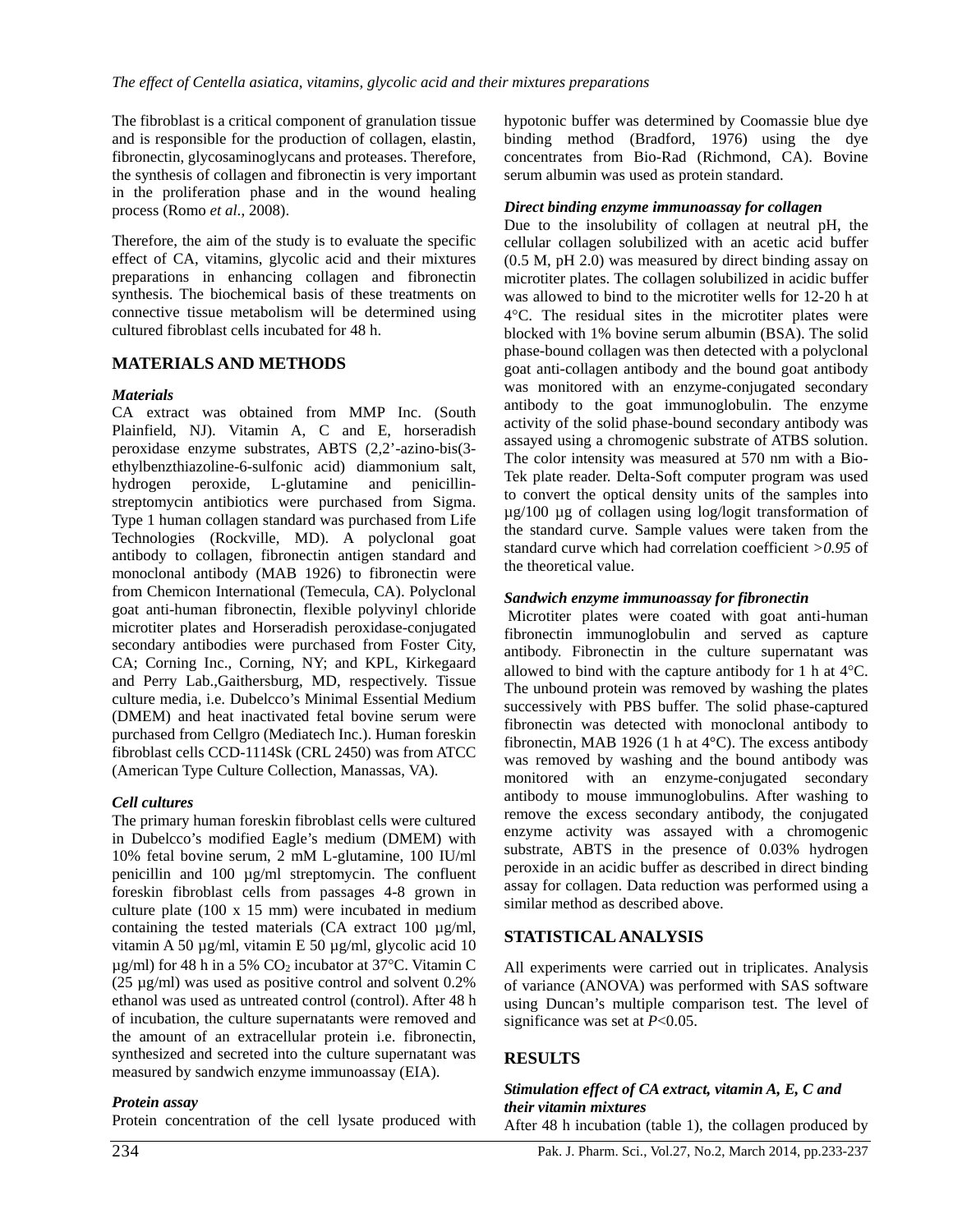CA (4.02 µg/100 µg protein), vitamins A (3.50 µg/100 µg protein), E (3.66  $\mu$ g/100  $\mu$ g protein) and C (3.95  $\mu$ g/100  $\mu$ g protein) was significantly increased ( $P < 0.05$ ) by approximately 2-fold compared with control, while the fibronectin was stimulated approximately by 1.5-fold. The addition of individual vitamins A  $(50 \text{ µg/ml})$ , E  $(50 \text{ µg/ml})$  $\mu$ g/ml) and C (25  $\mu$ g/ml) to CA (100 $\mu$ g/ml) significantly increased levels of collagen and fibronectin by 30% and 40%, respectively. When the mixture of vitamins A (50  $\mu$ g/ml), E (50  $\mu$ g/ml) and C (25  $\mu$ g/ml) was added to CA (100µg/ml), it stimulated the synthesis of collagen and fibronectin approximately by 1.5-fold compared to CA alone and when it was compared to control, the collagen and fibronectin levels were significantly stimulated approximately by 3-fold and 2-fold, respectively.

**Table 1**: Stimulation of CA extract, vitamin A, E, C and their vitamin mixtures on collagen and fibronectin synthesis

| Treatments             | Collagen                      | Fibronectin            |
|------------------------|-------------------------------|------------------------|
|                        | $(\mu$ g/100 $\mu$ g protein) |                        |
| Control (untreated)    | $2.09^a \pm 0.30$             | $10.12^a \pm 0.37$     |
| Vitamin C              | $3.95^{b,c} \pm 0.34$         | $14.92^{b,c} \pm 1.10$ |
| Vitamin A              | $3.50^b \pm 0.35$             | $14.03^{b,c}$ ± 1.25   |
| Vitamin E              | $3.66^b \pm 0.21$             | $13.12^{b} + 0.51$     |
| CA (Centella extract)  | $4.02^{b,c} + 0.27$           | $14.22^{b,c}+0.77$     |
| CA+Vitamin C           | $5.11^{d,e}$ + 0.54           | $18.11^{d}$ ± 1.14     |
| $CA + V$ itamin A      | $4.45^{c,d} \pm 0.39$         | $15.15^{b,c} \pm 1.92$ |
| $CA + V$ itamin E      | $4.80^{c,d}$ + 0.67           | $16.85^{c,d}$ ± 1.96   |
| $CA + Vitamin A. E. C$ | $5.88^{\rm e}{+0.59}$         | $21.01^{\circ}+1.78$   |

Values are expressed as mean  $\pm$  SD (n=3, P<0.05).

#### *Stimulation effect of glycolic acid with CA extract and vitamin C*

As demonstrated in figs. 1 and 2, the collagen and fibronection synthesis were stimulated significantly compared with control. The control synthesized collagen of 2.09  $\mu$ g/100  $\mu$ g protein and fibronectin of 10.12  $\mu$ g/100 µg protein, whereas fibroblast treated with glycolic acid produced collagen of 4.15 µg/100 µg protein and fibronectin of  $14.92 \mu g/100 \mu g$  protein. Thus, glycolic acid significantly stimulated the synthesis of collagen and fibronectin by approximately 2-fold. When glycolic acid was added to CA extract, the collagen was significantly (*P<0.05*) stimulated by approximately 3-fold. The stimulation of collagen and fibronectin was further enhanced when the fibroblast culture was incubated with the mixture containing CA (100  $\mu$ g/ml), glycolic acid (10  $\mu$ g/ml) and vitamin C (25  $\mu$ g/ml) where the results illustrated the highest stimulation of collagen (4-fold) and fibronectin (2.5-fold) compared to the other treatments.

#### **DISCUSSION**

The present investigation was undertaken to determine the biochemical effect of CA, glycolic acid, and vitamins A, E and C on connective tissue protein metabolism at cellular level. An *in-vitro* model using the human foreskin

Pak. J. Pharm. Sci., Vol.27, No.2, March 2014, pp.233-237 235

fibroblast culture was chosen to study the various elements in incubated cultured cells for 48 h. Collagen was detected using polyclonal goat anti-collagen antibody in the direct binding EIA whereas fibronectin was detected using monoclonal antibody to fibronectin, MAB 1926 in the sandwich EIA.



**Fig. 1**: Stimulation of collagen synthesis using CA (100 µg/ml), vitamin C (25 µg/ml), glycolic acid (10 µg/ml) and their mixtures.



**Fig. 2**: Stimulation of fibronectin synthesis using CA (100 µg/ml), vitamin C (25 µg/ml), glycolic acid (10 µg/ml) and their mixtures.

CA extract has been used in cosmetic, topical therapeutic preparation and as a potential wound healing agent (Hong *et al*., 2005; Shetty *et al.*, 2006). Therefore, further studies were done to ascertain the effect of various treatment of CA with glycolic acid and vitamins for skin care and wound healing formulations. In this study, the stimulation of collagen synthesis was found to begin at a concentration of CA between 50 and 100 µg/ml in the presence of 5% FBS.

Compared to the control, the synthesis of collagen and fibronectin was markedly enhanced in fibroblast cell treated with CA (Fig. 1 and 2). The fibroblast culture results of CA were consistent with those obtained previously from skin cell studies (Maquart *et al*., 1990; Tenni *et al*., 1988). In contrast, most researchers reported that CA extract stimulate collagen synthesis (Maquart *et al*., 1990; Bonte *et al*., 1994; Maquart *et al*., 1999; Hashim *et al*., 2011). None of them conducted any studies on the stimulation of fibronectin synthesis. Vitamin C is the best-known stimulator of collagen synthesis (Barnes *et al*., 1975) and essential cofactor for lysyl and prolysyl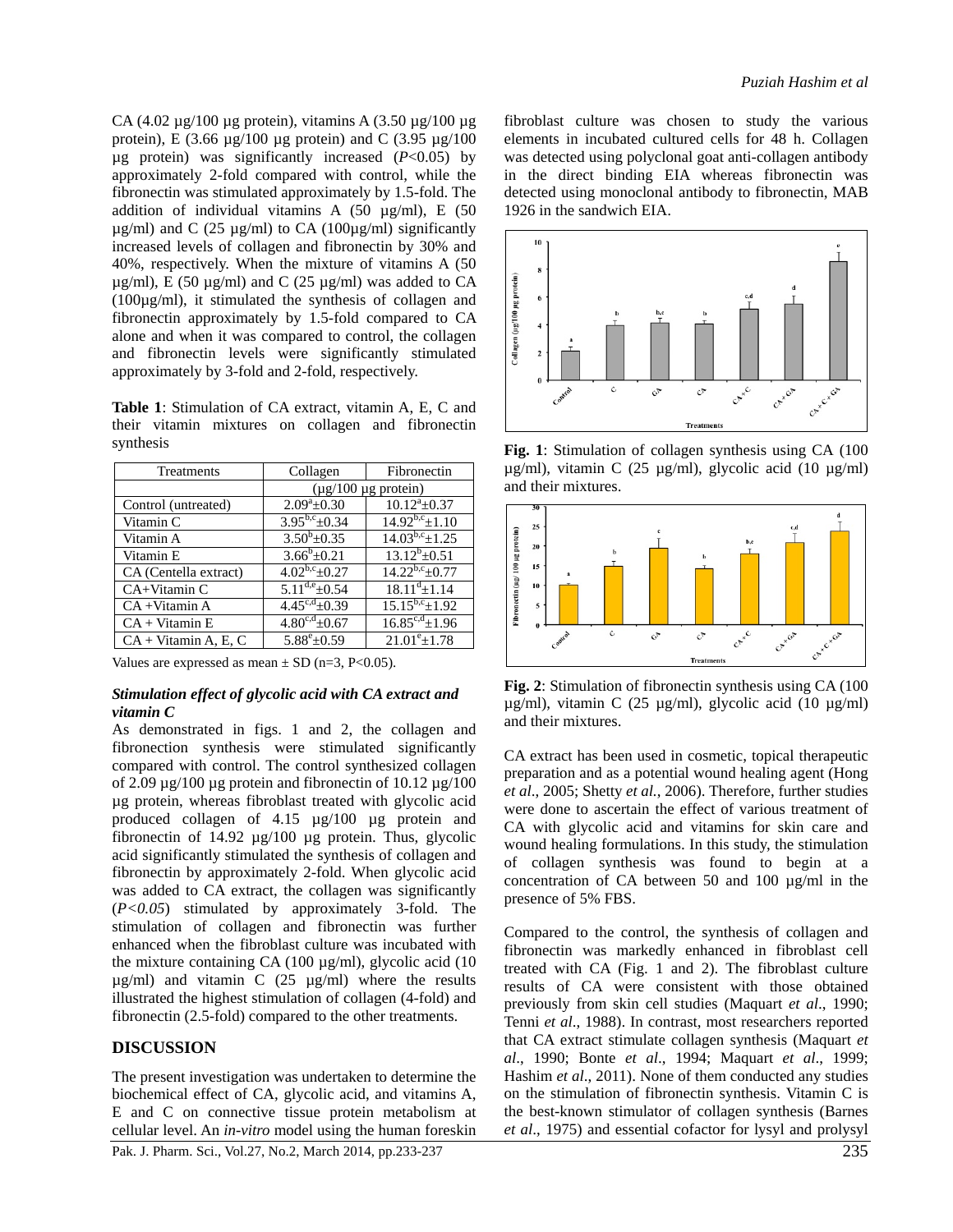hydroxylase, which are the two enzymes essential for collagen biosynthesis (Pinnel, 1985). As such in our study, vitamin C was used as a positive control as well as vitamin treatment to the cells. CA with the addition of vitamins mixture A, C and E did not improve the augmented synthesis brought by the addition of vitamin C alone. This suggested that supplementing CA extract with vitamin C alone was sufficient to augment the extracellular protein synthesis, particularly for collagen. However, the addition of vitamin A, C and E to CA might be useful for other beneficial effects in cosmetic preparation and wound healing formulations that we had not tested for, such as free radical induced skin damages.

The wound healing activity of extract from CA were confirmed by several other investigators in wound healing studies on rats (Shetty *et al*., 2006; Bonte *et al*., 1994; Maquart *et al*., 1999). In other studies, it was reported that the healing properties of CA are attributed to the presence of asiaticoside which is one of the active components in CA extract (Shukla *et al*., 1999; Hashim *et al*., 2011). In animal model, the asiaticoside speeds up wound healing by stimulating the production of peptidic hydroxyproline content, collagen, angiogenesis, epithelization and improve tensile strength (Bonte *et al*., 1994; Maquart *et al*., 1999). The same effect of stimulating the production of the peptidic hydroxyproline to increase the collagen synthesis in wounds was also demonstrated by the presence of asiatic acid and madecassic acid in CA extract (Bonte *et al*., 1994; Maquart *et al*., 1999). As asiaticoside stimulates the production of antioxidant content at the beginning of healing process, this activity may contribute a significant factor to the healing properties (Shukla *et al*., 1999). Therefore, further study at the cellular level could be carried out on the active components of CA.

In this evaluation, the glycolic acid study confirmed previous reports which showed that glycolic acid stimulated the synthesis of collagen in culture fibroblast cells (Moy, 1996) and tretinoin stimulated collagen synthesis in photo aged human and hairless mouse skin (Kligman, 1996). The glycolic acid and vitamin A stimulated fibroblasts without causing significant damage to the cells and connective tissue as the concentration used does not cause toxic effect to the cells. The effect on collagen and fibronectin production has a direct stimulatory effect and not a specific damage effect on fibroblast. The fibroblast is a critical component of granulation tissue and is responsible for the production of collagen, elastin, fibronectin, glycosaminoglycans and proteases. Fibronectin is a cell-surface protein that enables cells to interact with the intracellular matrix. Therefore the synthesis of collagen and fibronectin is very important in the proliferation phase and in the wound healing process(Moon, 1999).

### **CONCLUSION**

CA extract, glycolic acid, vitamin A, E and C demonstrated stimulatory effect on both extracellular matrix synthesis of collagen and fibronectin in the *in vitro* studies on human foreskin fibroblasts. The complimentary addition of glycolic acid, vitamin A, C and E further augmented the extracellular protein synthesis. The level of collagen in the mixture containing CA extract, vitamin C and glycolic acid had the highest stimulation of collagen (4-fold) and fibronectin (2.5-fold) compared to other treatments. These results could explain their significant benefits as ingredients in skin care and therapeutic products formulation. By working with the optimum concentration of CA extract, glycolic acid and vitamins, we are stimulating the fibroblasts without causing significant damage to cells and connective tissues.

### **ACKNOWLEDGEMENT**

This research was carried out under Sub-program Natural Product Discovery of the Malaysia National Biotechnology Program designated to the National Biotechnology Directorate and supported by the Ministry of Science, Technology and the Environment of Malaysia.

### **REFERENCES**

- Anstead GM (1998). Steroids, retinoids and wound healing. *Adv. Wound Care,* **1**: 277-285.
- Barnes MJ (1975). Function of ascorbic acid in collagen metabolism. *Ann. N.Y. Acad. Sci.,* **258**: 264-277.
- Bonte F, Dumas M, Chandagne C and Meybeck A (1994). Asiatic acid, madecassic acid and asiaticoside on human collagen-I synthesis. *Planta Medica,* **60**: 133- 135.
- Boyera N, Galey I and Bernard BA (1998). Effect of vitamin C and its derivatives on collagen synthesis and cross-linking by normal human fibroblasts. *Int. J. Cosmet. Sci.,* **20**: 151-158.
- Bradford MM (1976). A rapid and sensitive method for quantitation of microgram quantities of protein utilizing the principle of protein-dye binding. *Ana. Biochem.,* **72**: 248-254.
- Couch IH and Howard PC (2002). Quantification of glycolic acid in cosmetic products using reversed phase high performance liquid chromatography. *Int. J. Cosmet. Sci.,* **24**: 89-95.
- Funasaka Y, Sato H, Usuki A, Oshahi A, Kotoya H, Miyamoto K, Hillebrand GG and Ichihashi M (2001). The efficacy of glycolic acid for treating wrinkles: Analysis using newly developed facial imaging systems equipped with fluorescent illumination. *J. Dermatol. Sci.,* **27**: 53-59.
- Gessin JC, Brown LJ, Gordon JS and Berg RA (1993). Regulation of collagen synthesis in human dermal